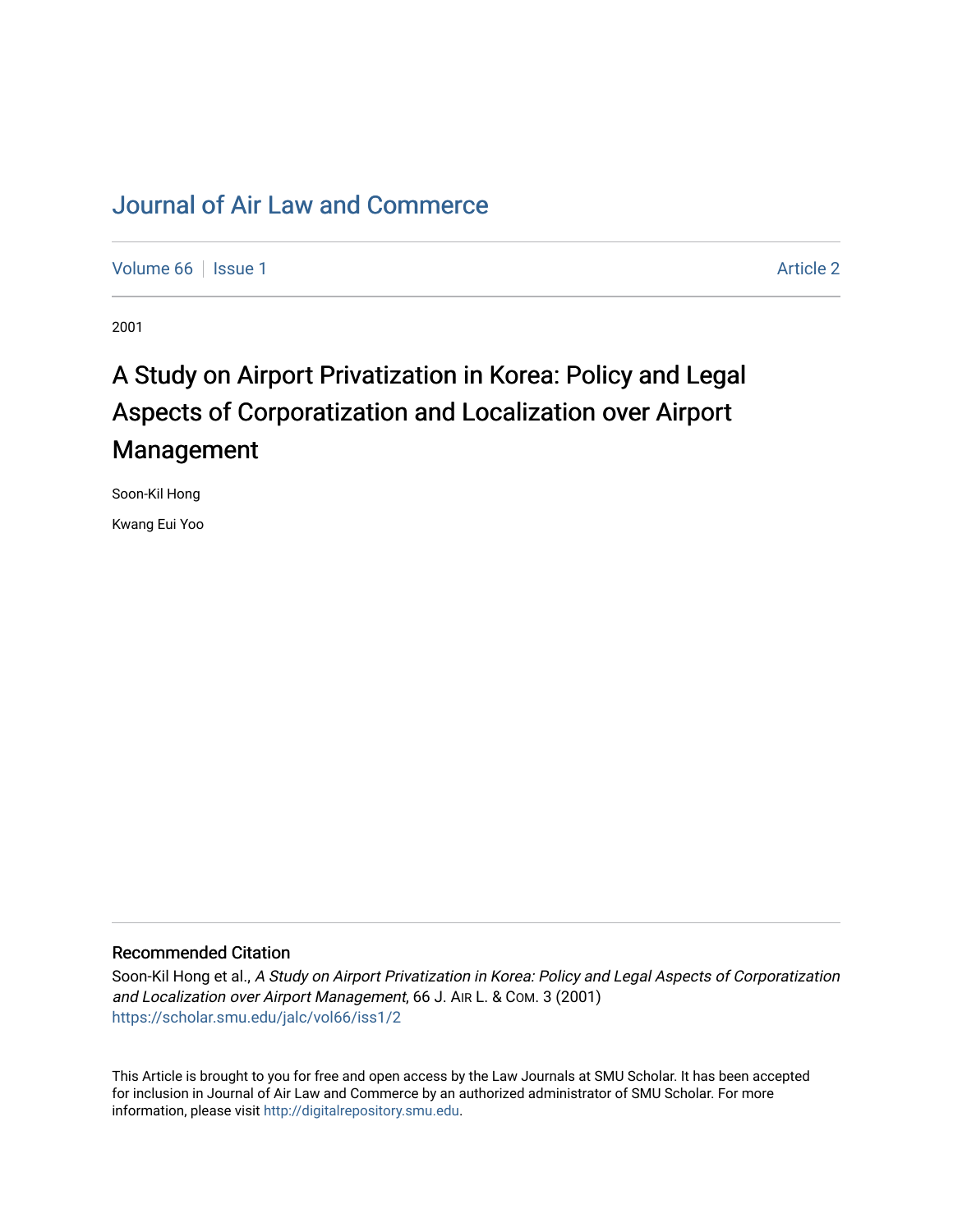## **A STUDY ON AIRPORT PRIVATIZATION IN KOREA: POLICY AND LEGAL ASPECTS OF CORPORATIZATION AND LOCALIZATION OVER AIRPORT MANAGEMENT**

SOON-KIL HONG\* KWANG Eui Yoo\*\*

## I. INTRODUCTION

**THE AIRLINE** industry is experiencing globalization like THE AIKLINE INCOMES TO CAPPLE THE AIKLINE INCOMES CONTROLLED TO OTHER may choose their base airport with greater freedom. Airport owners and operators who realize this situation are trying to improve their facilities and services to attract major airlines. To achieve such an objective, they need huge amounts of money and efficient management. Most commercial airports belong to the public sector, and it is very difficult to get enough money or construct efficient management teams within the governmental world. Therefore, airport owners and operators are devising the privatization of airports to solve the problem. We may summarize the objectives of airport privatization as follows: economic efficiency, private finance, and aggressive marketing.

It is necessary to understand the legal status of airports within the ownership and operation context to initiate airport privatization in any country. In addition, the public interests related to airport operation and public function of the airport system should also be considered in any country. With a full understanding of the current legal status of airport ownership and operation and the public function of airport systems, we can find a desirable method of implementing airport privatization.

All public airports in Korea are owned by the central government: the Ministry of Construction and Transportation owns

**<sup>\*</sup>** Prof. Dr. (Air Law & Policy), Dept. of Air & Space Law, Dean, Graduate School of Aviation Industry, Hankuk Aviation University; President, Korean Association of Air & Space Law.

<sup>\*\*</sup> Ph.D. Assistant Professor of Aviation Planning and Management, Dept. of Air Transport, Hankuk Aviation University.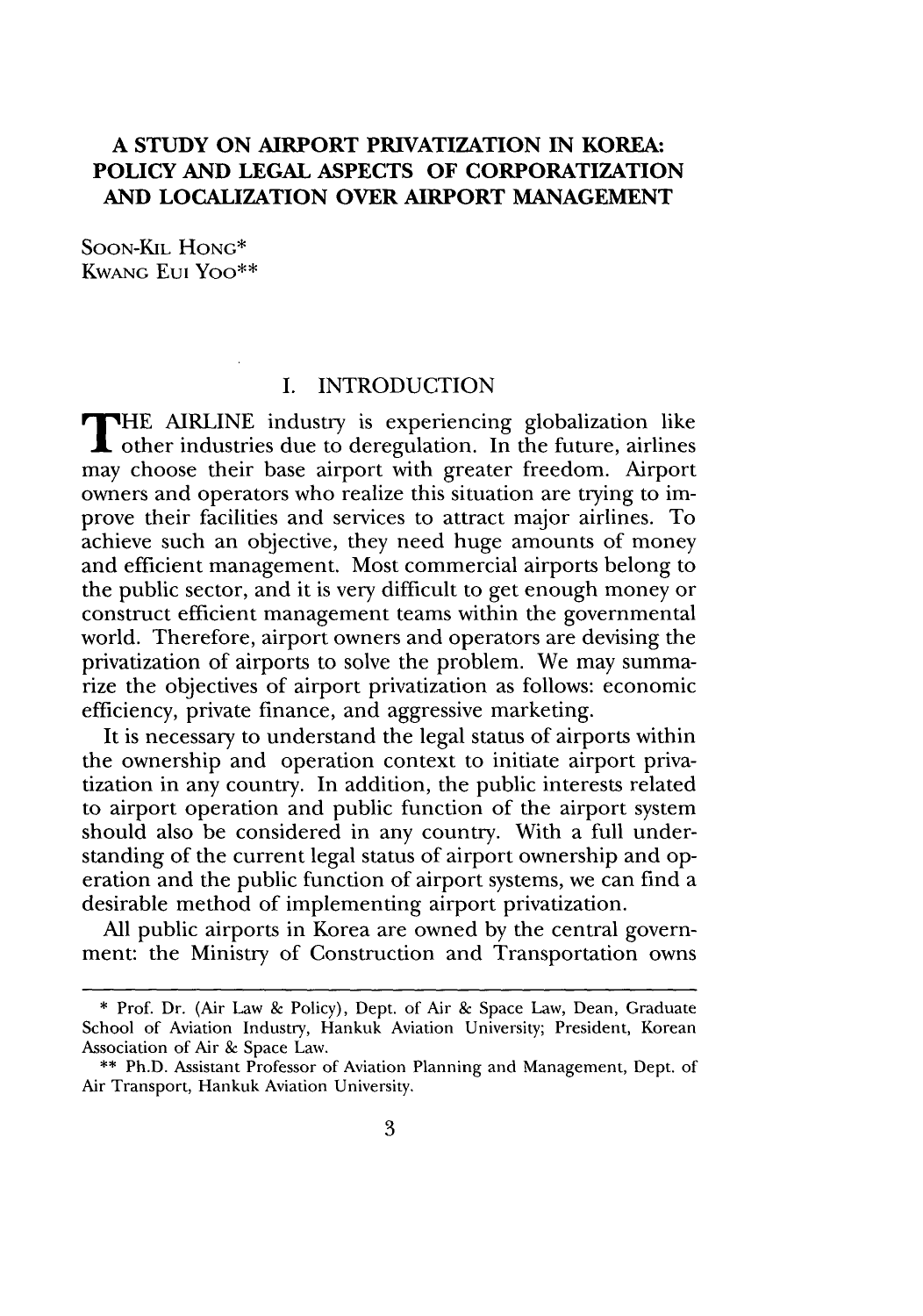civil aviation airports, and the Ministry of the National Defense owns the military airports. The Korean Airport Authority (KAA), an independent governmental body, operates the civil aviation airports. Military airports are operated by the Army, Air Force, Navy, or the U.S. Air Force in Korea. The majority of civil airport operation is conducted by the KAA, while the private sector is allowed limited participation in airport operation. The military airports where airlines are allowed to function are jointly operated by the KAA and military authority. The airport use agreement between the Ministry of Construction and Transportation and the Ministry of Defense for the civil use of these airports is established. The operation of the landing field and air traffic control around airports is usually under military authority while the terminal operation is conducted by the KAA. For both civil and military airports, private sector participation in airport operation is limited to passenger and civil airfreight handling, a small portion of commercial activities in the terminal building, and ramp service for civil aircraft.

## II. AIRPORT PRIVATIZATION

## A. MOTIVATION OF AiRPORT PRIVATIZATION

Generally, privatization refers to shifting governmental functions and responsibilities to the private sector, in whole or in part. The definition and meanings of airport privatization reviewed by empirical cases can include various concepts, such as: (1) change of ownership from public to private sector; (2) change of ownership from central to local government; (3) change of legal status from autonomous governmental authority to public corporate; (4) expansion of the private sector entities' participation in airport operation without ownership; and (5) private sector financing.

Motivation for airport privatization generally has three major bases. First, it is necessary to induce the private sector because government funds are limited to expand airport capacity to meet air transport demand, which is rapidly increasing in total volume and concentrating on hub airports. Second, by inviting the private sector to participate in airport operation, it may be possible to increase economic efficiency, which will result in improved airport revenue and profit performance. In some cases, airport privatization is initiated according to political decisions to privatize overall public organization. Third, airlines have more freedom to choose hub airports for their flight service

**[66**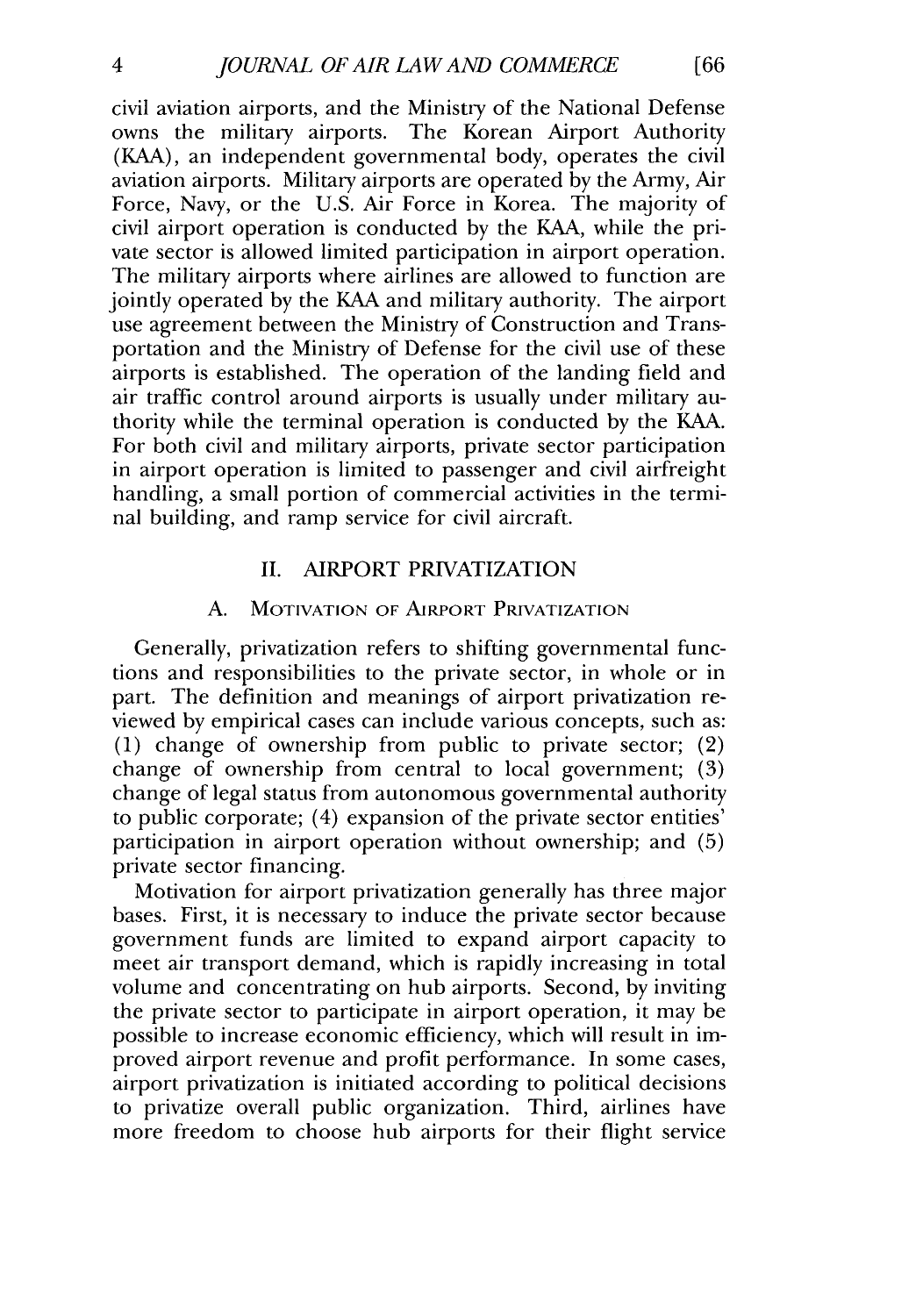networking, according to the recently developed deregulation or open-sky policy of the international air transport industry. Until now, airlines were forced to use certain airports as their hubs or bases, because some business environments are constructed by rigid bilateral agreement of international air service. In the near future, however, airlines may be in a position to choose base or hub airports by focusing on economical reasons with less consideration of regulatory agreements between governments.

Accordingly, airport operators' primary objective should be making their airports attractive to airlines, and they should take steps toward privatization to fulfill this goal. As we all know, a marketing-oriented mind could hardly be secured within a public sector organization. Fortunately, the three major bases for motivating airport privatization— $(1)$  inducing private sector funding, (2) inviting the private sector to participate in airport operations, and (3) allowing airlines to choose base or hub airports for purely economic reasons-have already been initiated around the world.

## III. ADVANTAGES AND RISKS OF AIRPORT PRIVATIZATION

## A. ADVANTAGES OF AIRPORT PRIVATIZATION<sup>1</sup>

We may summarize several advantages of airport privatization by referring to its three motivation bases. We may also infer some additional advantages by examining the benefits gained from the privatization of the British Airports Authority (BAA), which is considered the best example of airport privatization in the world.

First, privatization makes it easier to access private sector capital. The government funds available for airport facilities are usually very limited and private investors are extremely interested in investing in airports because people consider airport revenues to be relatively stable and promising. Prior to privatization, the BAA's capital expenditure was controlled by government fiscal policy and constrained by limits on public-sector borrowing. Since privatization, however, the BAA has been freed from such financial constraints. It is now able to fund its development using normal commercial sources. During the ini-

*ISee* Norman Payne, Presentation at AOCI Seattle Conference (1989); Spencer Dickerson, *To Privatize Or Not To Privatize,* AIRPORT **MAGAZINE,** May/ June 1990, at **7.**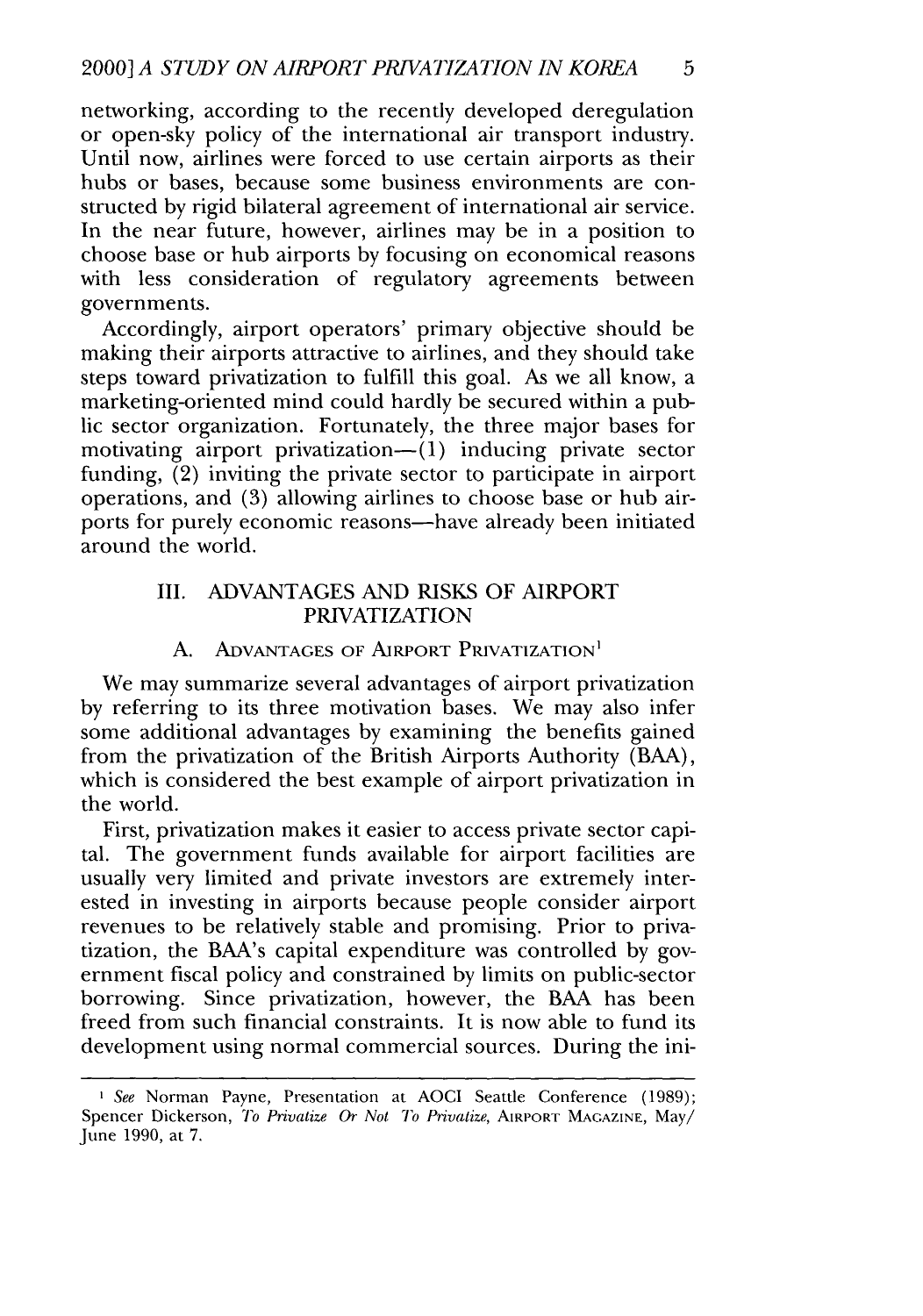tial period of its privatization, the BAA doubled its annual capital investment level by modernizing terminals at Heathrow and Gatwick Airports, building a new terminal at Stansted, adding hotels at Heathrow and Gatwick, and planning the construction of a high-speed rail between Heathrow and Central London.

Second, privatization enables airport operators to exploit other organizational opportunities in and adjacent to their airports. Many people come to airports and this makes various businesses possible. People that come to airports are usually neither the poor nor the lower class. Rather, they are relatively affluent and active in their businesses. Such an environment can give airport operators a variety of business opportunities. For example, the BAA rapidly diversified after privatization in 1987. As such, it moved into hotel operation and property development. The BAA also used its airport expertise to win contracts to manage shopping facilities in hospitals. It took advantage of its successful experience in airport consulting work and won several airport management contracts.

Third, privatization will lead to efficient economic operation. This view is based partly on the belief that privately owned utilities are likely to be run more efficiently than publicly owned entities. As private airports would be driven by profit, the allocation of resources would be more efficient, and business judgment, rather than political considerations, would be used to conduct operations. For example, after privatization, the BAA experienced a higher rate of augmentation in operating profit without increasing the airfield user charge. This was achieved through an increase in revenue by market-oriented operation and by a reduction of operation cost. Its former large Head Office was downsized from some 800 to 100 people. In addition, another great incentive created by privatization enables the staff to own shares in the business. Their participation is evident by the fact that over 98% of the staff currently owns shares. Unfortunately, however, the economic efficiency caused by promoting competition, which is usually expected in privatization, has not been achieved through airport privatization. This is due to the monopolistic position of airports in the current system of aviation regulation. But with the trend of international deregulation of the air transport industry, the monopolistic status of airport operation will collapse gradually. Afterwards, airport privatization may improve the economic efficiency caused by competition between airports.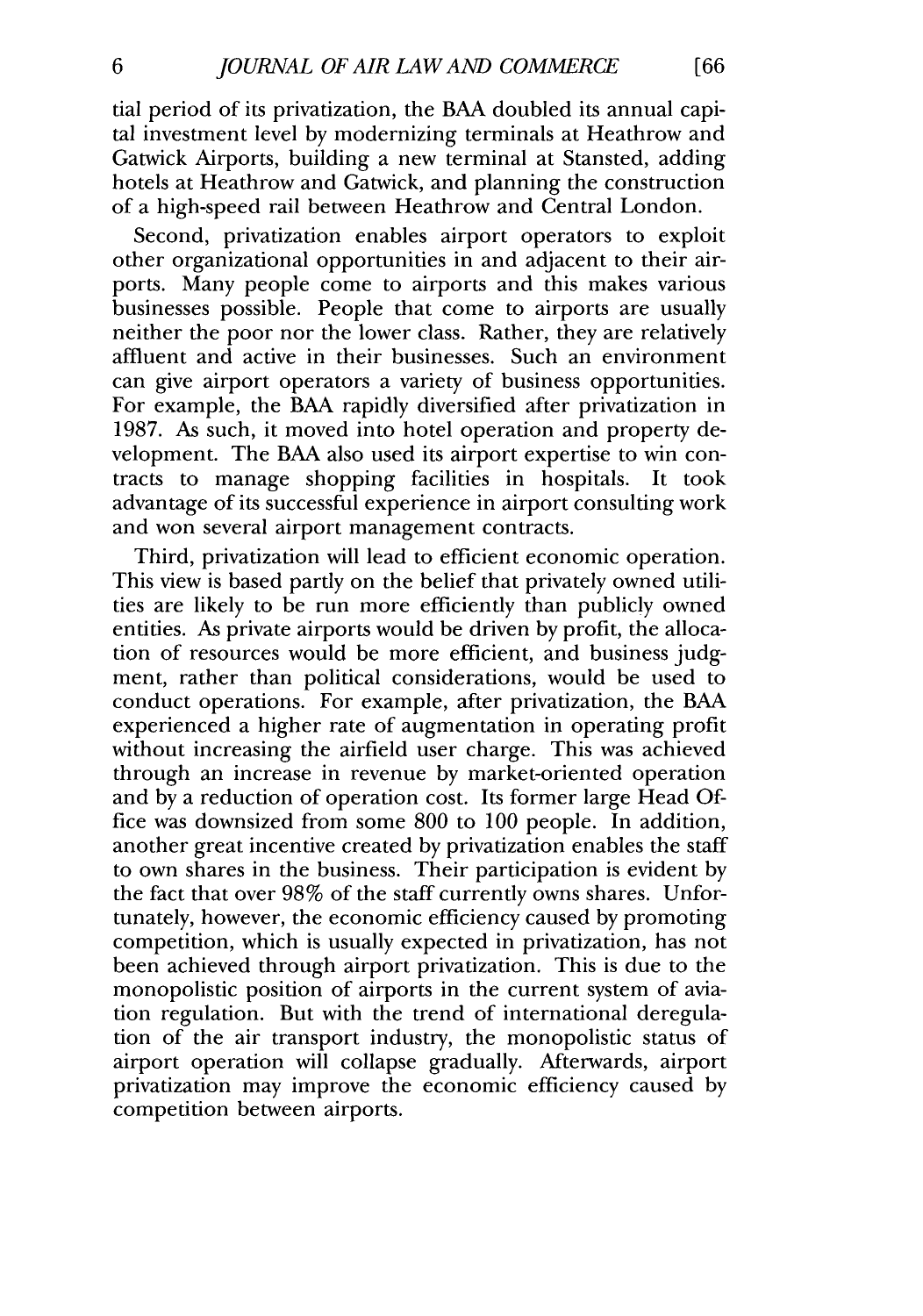Fourth, privatized airports may pursue marketing-oriented management. This will improve the level of customer-service for airlines and air passengers. Currently, many airports face intensified cost pressure from their carriers. Marketing-oriented management may lead to a reduction of the airfield user charge, thereby complementing the deficit with the income accrued from vigorous commercial activities in the terminal buildings. For example, in phase 1 of the Australian airport privatization, which occurred through the simultaneous trade sales of the Melbourne, Brisbane, and Perth airports, all three successful bidders committed themselves to real aeronautical price reduction between 18% and 24.5% over the first five years. Moreover, Copenhagen airport, privatized in 1993, has also extended its commercial interests over recent years, thereby reducing the revenue portion from airport charge and augmenting the revenue portion from commercial income.

|                   | -    |      |
|-------------------|------|------|
|                   | 1993 | 1996 |
| Airport Charge    | 60%  | 51%  |
| Commercial Income | 29%  | 39%  |
| Property Income   | 7%   | 7%   |
| Other Income      | 2%   | 3%   |

Table **1 Revenue structure of Copenhagen Airport**

Source: Credit Swisse First Boston, *Proposal to KOACA to provide Financial Advisory Service for Inchon International Airport,* Feb. **1999,** Seoul Korea.

## **B.** ALLEGED RISKS OF AIRPORT PRIVATIZATION<sup>2</sup>

Most large commercial airports were constructed **by** the public sector as public facilities. As such, airport system planners in government organizations have emphasized the public function of airport operations. Therefore, airport privatization inevitably entails some risks. Currently, only around 2% of the world's airports are fully or partially privatized, and the **U.S.** has hesitated to join the trend of airport privatization for its major airports.

<sup>2</sup> *See* RiGAs DOGANIS, THE AIRPORT BUSINESS **28-33 (1992);** Spencer Dickerson, *To Privatize Or Not To Privatize,* AIRPORT MAGAZINE, May/June **1990,** at **7;** *Kwang Eui Yoo,* **A** Comparative Study of Orlando International Airport's Financial Position Under the Assumption That It Has Been Privatized **(1992)** (unpublished Graduate Research Project, Embry-Riddel Aeronautical University) (on **file** with author).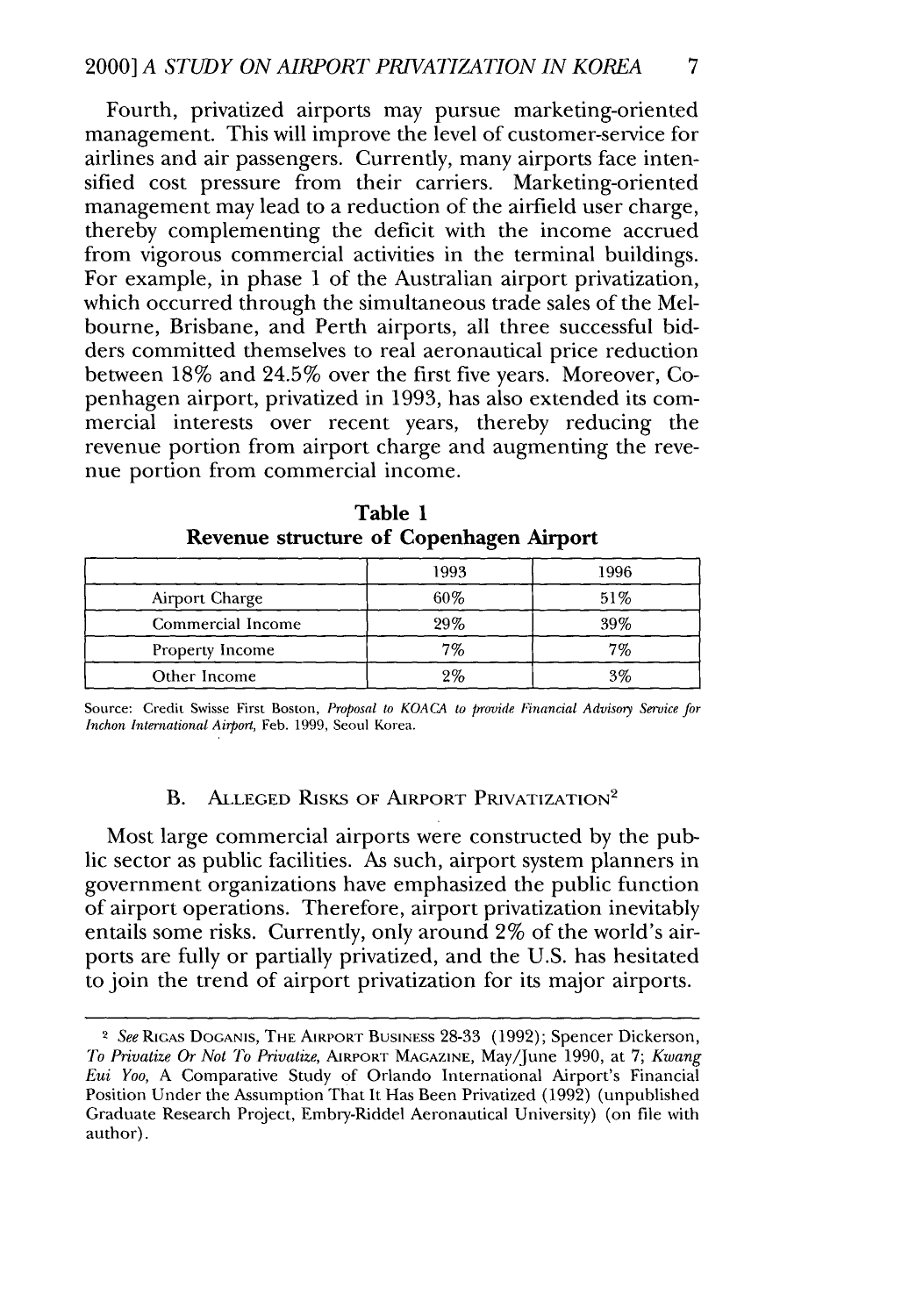First, there are risks of monopolistic abuse. Many large airports enjoy a monopolistic status. Through privatization, airport managers may reduce space for passengers and, cargo shippers to maximize revenues from a variety of commercial activities. This will necessarily deteriorate the quality of service. Consequently, monopolistic abuse may arise through unreasonable increases in airport user-charges. As demonstrated by the BAA and Australian privatization examples, however, regulators may be able to rectify such problems.<sup>3</sup>

Second, there are risks associated with the loss of government control over airports. For example, safety standards may be relaxed resulting in a threat to public safety. Moreover, airport systems have a functional role in national defense. With privatized airports, if a national crisis situation arises, the appropriate government officials may not be allowed to take immediate action. Furthermore, there are also some chances that privatized airports would not support a national system of transportation, but rather act for profit-motive as opposed to public utility.

Third, there are risks related to narrow responsibility. When an airport is in the public sector, there is a chance to input citizens' opinions of quality service through the elective process, and airport management teams might be considered to have a responsibility to the general public. Privatized airports' management teams, however, may become over-sensitive to fluctuations in the share price and their decisions may well be influenced by this economic factor. For instance, the BAA has become much more secretive since privatization because of concerns that any information may have an impact on its share price.

Fourth, the diversification of operation pursued by privatized airports may also be dangerous. Diversification away from airport business has proven highly risky in the BAA's experiences. As the BAA moved into other activities, such as property development, senior management's energies became dissipated. Moreover, airports that are part of conglomerates may lose their flexibility and speed of response. As a result, the BAA refocused its efforts on its core airport business in 1990. To this end, the non-airport hotels were sold and the three London airport hotels were leased to major hotel chains. At the same time, the BAA has renewed its emphasis on expanding airport retailing and selling its expertise in this area to other airports.

*<sup>3</sup> See* discussion, *supra* Part III.A.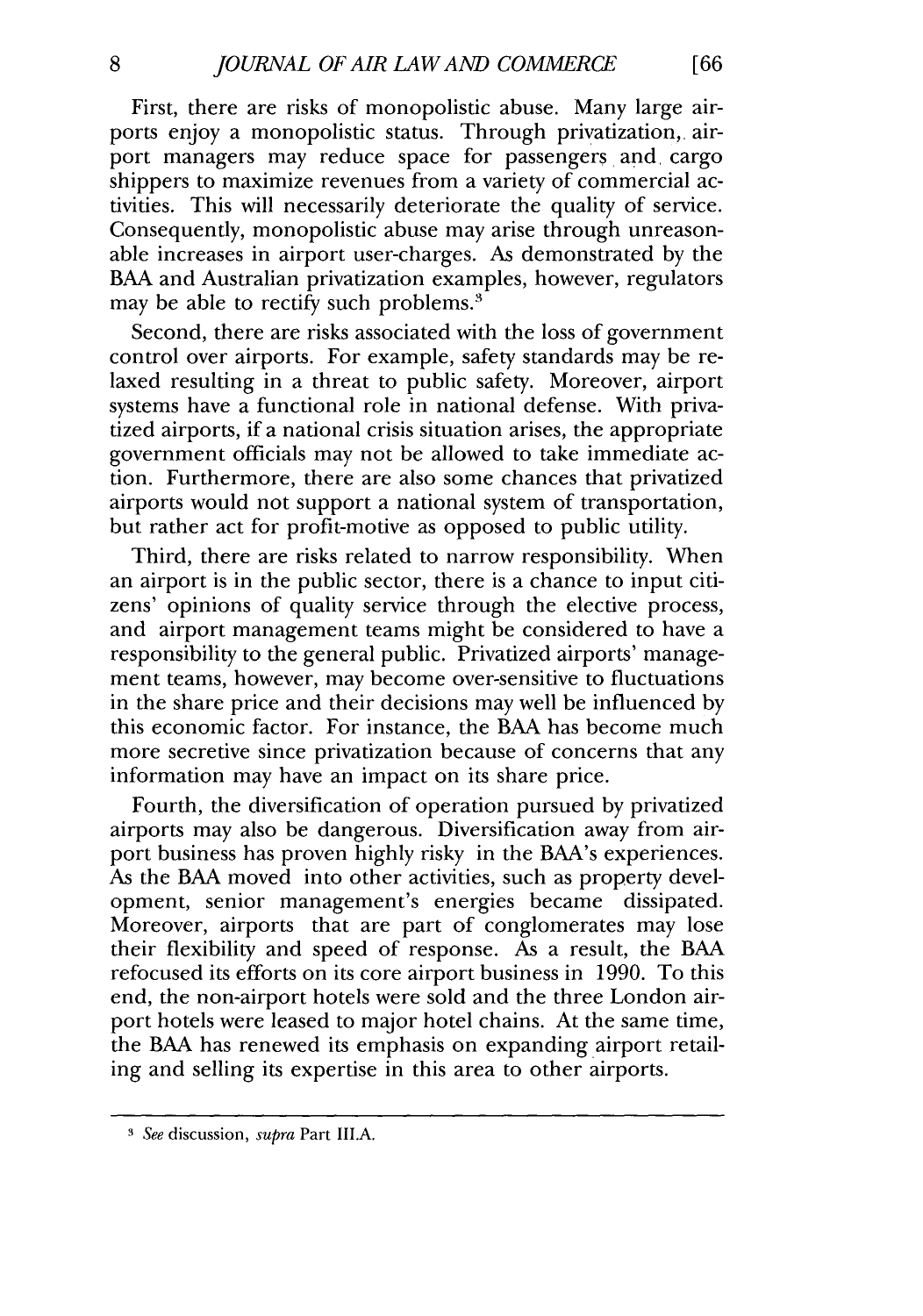#### C. **METHODS** OF AIRPORT PRIVATIZATION

The definition of airport privatization may vary depending on the countries where it is used. It can range from the sale of an entire airport to the private sector by floating on the stock market, to the change of control related to airport operation from a central to a local government. According to several previous case reviews, the methods of airport privatization can be summarized in the following four ways.4

#### *1. Public Sales by Flotation*

Public sales of an existing airport by floating shares on the stock market is the most fundamental way of privatization. It is agreed that the British government's conversion of the **BAA** into a private company is the best example of airport privatization by this method. Shares of the BAA, which were previously owned by the British government, were floated through a public stock offering on the London Stock Exchange in 1987. Copenhagen and some other airports also partially sold their shares through the stock market. When this method is adopted, governments should devise a way to reserve the right to control airport operations for the protection of public safety and utility.

## *2. Trade Sales*

The advantage of airport privatization through trade sales is that the benefit of privatization can still be profoundly obtained while retaining the necessary governmental control. The most large-scale and recent example of a trade sale is the Federal Airports Corporation of Australia's privatization. The Australian government completed phase 1 sales of three airports-Melbourne, Perth, and Brisbane-in 1997. The sale consisted of fifty-year long-term leases plus 49 year options. Foreign ownership was limited to 49% while a 5% ownership limit was placed on airlines. The winning consortia included the BAA, Amsterdam Schiphol, and Airport Group International as airport operator.

#### *3. Contract Operation*

Contract operation is the easiest and most popular way to invite the private sector into airport operation. A private company may be contracted to operate selected services or virtually the

*<sup>4</sup>* See Norman Ashford & Clifton A. Moore, Airport Finance 87-91 (1992).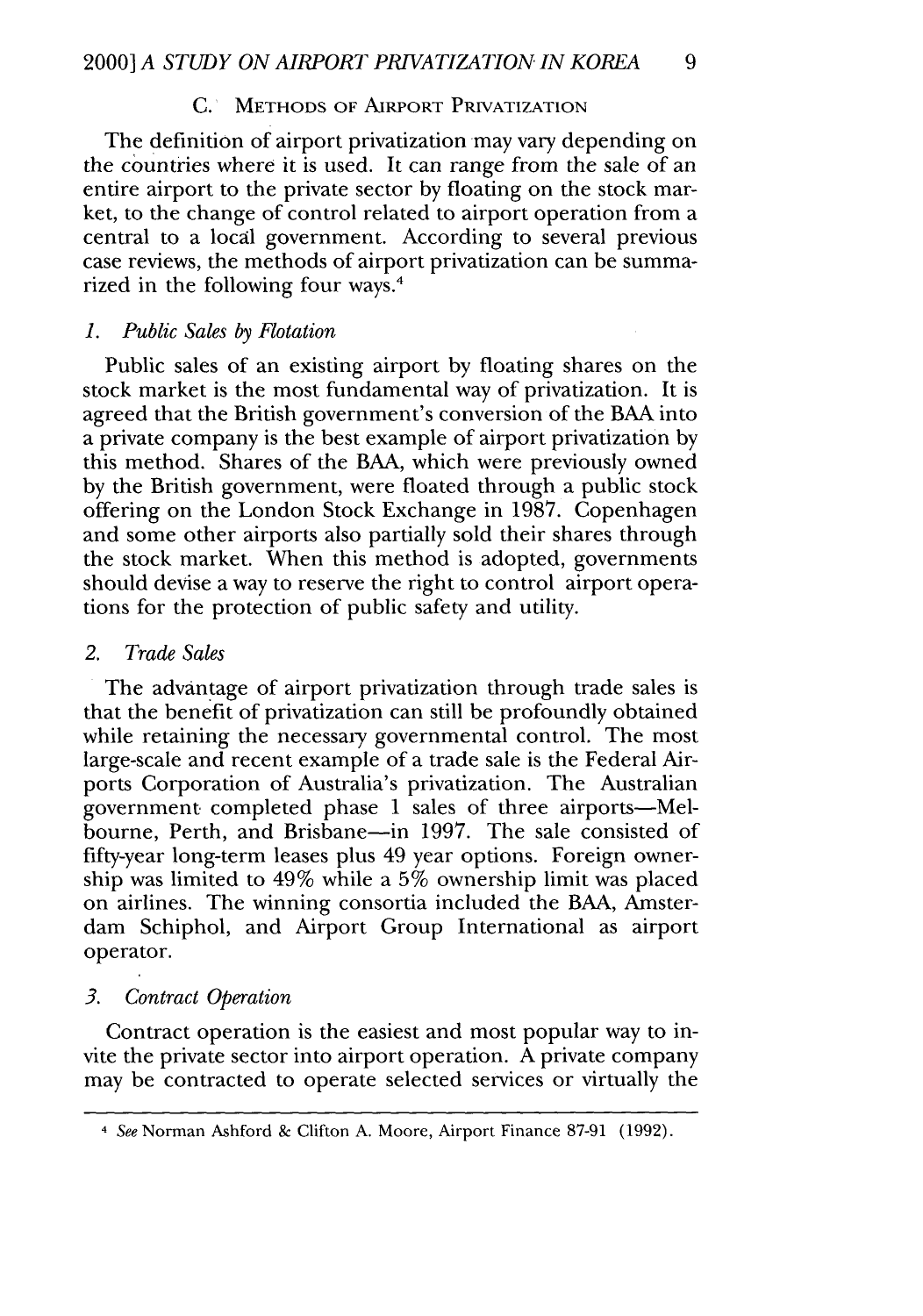entire airport operation. The best known U.S. example of a large airport being operated by a private firm is the Burbank Airport in California. Since 1978, Lockheed Air Terminal has operated the airport, with remaining ownership in an airport authority comprised of the cities of Burbank, Glendale, and Pasadena. Similarly, the BAA won a contract to manage the retail activities at Pittsburgh airport and took over the management of the Indianapolis airport system.

## *4. Build-Operate-Transfer (BOT)*

The BOT means that a government contracts with a private consortium to finance, design, build, and operate a major facility, with title eventually reverting to the government once payment for the investment is complete. Toronto's terminal 3 was the first major project of this type. In Turkey, a Lockheed-led team, including several Turkish firms, developed a terminal at Istanbul Airport with the expectation to operate it.

## IV. AIRPORT SYSTEMS AND ATMOSPHERE RELATED TO PRIVATIZING AIRPORTS IN KOREA

A. KOREAN AIRPORT **SYSTEMS,** OWNERSHIP, **AND** OPERATION

In Korea, there are 16 airports that offer scheduled air transport service: four international airports and twelve domestic airports. The central government owns all of these airports. The Ministry of Construction and Transportation and the Ministry of Defense are responsible for these airports. Kimpo International Airport, which belongs to the system of civil airports, handles more than half of the total air traffic. Table-2 shows the summary of Korean airports' ownership and a scale depicting the number of passengers handled annually.

The KAA is the autonomous governmental organization responsible for operating and managing civil airports without ownership. The airport operational works commissioned to the KAA are ranged as follows: (1) maintenance and operation of the landing field, including the runway, taxiway, and ramp area for aircraft movement; (2) management of passenger and cargo terminals; (3) airport security, fire fighting, and accident handling; (4) the operation and maintenance of the Instrument Landing System, Air Navigation facilities, and communication

10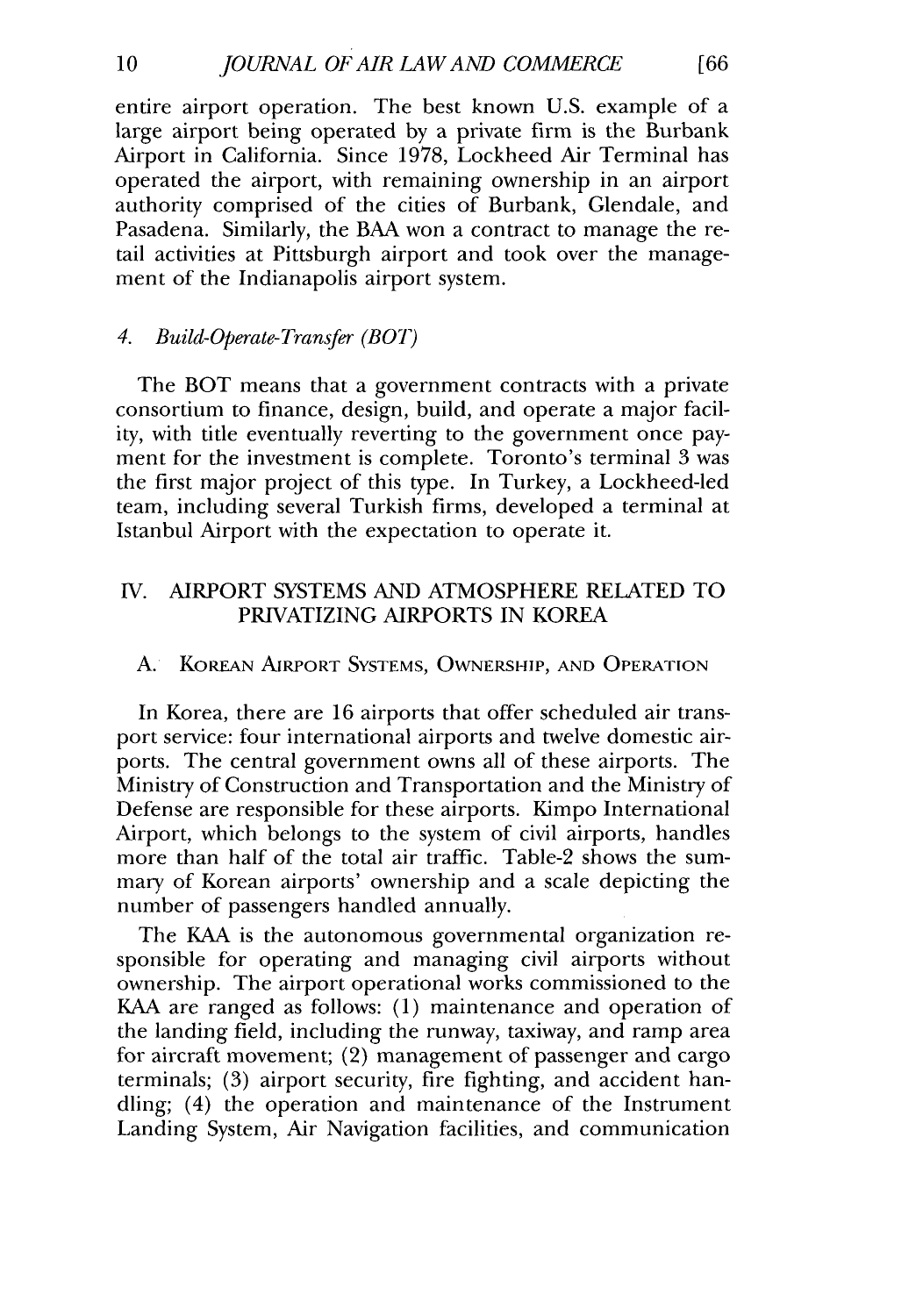systems; and (5) Environmental protection—including noise problems as wells as water and air pollution.<sup>5</sup>

Almost all of the airport operation commissioned to the KAA is conducted directly **by** KAA employees or the airlines. The Korean Tourism Authority mainly operates the duty-free shopping; while private sector entrepreneurs conduct governmental organization and only an immaterial portion of duty-free shopping and commercial activities in the passenger terminals.

| Rank           | Airport               | Ownership & Control                   | Passenger volume (thousand) |
|----------------|-----------------------|---------------------------------------|-----------------------------|
|                |                       | MOCT (Ministry of<br>Construction and |                             |
| 1              | Kimpo Int'l           | Transportation)                       | 36,489                      |
| $\overline{2}$ | Kimhae Int's          | Air Force                             | 9,956                       |
| 3              | Cheju Int'l           | <b>MOCT</b>                           | 9,819                       |
| 4              | Kwangju Domestic      | Air Force                             | 2,862                       |
| 5              | Taegu Domestic        | Air Force                             | 2,173                       |
| 6              | Ulsan Domestic        | MOCT                                  | 1,691                       |
| 7              | Pohang Domestic       | Navy                                  | 1,125                       |
| 8              | <b>Yeosu Domestic</b> | <b>MOCT</b>                           | 982                         |
| 9              | Chinju Domestic       | Air Force                             | 967                         |
| 10             | Kangung Domestic      | Air Force                             | 900                         |
| 11             | Kunsan                | <b>US Air Force</b>                   | 457                         |
| 12             | Sockcho Domestic      | Army                                  | 437                         |
| 13             | Yeochon Domestic      | Air Force                             | 390                         |
| 14             | Chungju Int'l         | Air Force                             | 371                         |
| 15             | Mockpo Domestic       | Navy                                  | 298                         |
| 16             | Wonju Domestic        | Air Force                             | 122                         |

| Table 2                                         |  |  |
|-------------------------------------------------|--|--|
| Ownership and control of Korean Public Airports |  |  |

Source: Korea Civil Aviation Development Association, *Aviation Statistics,* Seoul Korea, **1998.**

The appropriate military units operate military airports, and the use agreement between the Ministry of Construction and Transportation and the Ministry of Defense was established for the civil use of military airports. The airlines or civil aircraft operators pay a fee to the Ministry of Defense for using military airport facilities, buildings, and land. The aircraft landing fees for airline aircraft is paid to the Ministry of Construction and Transportation. Revenue collected **by** landing charges must,

*<sup>5</sup>* See Table 2.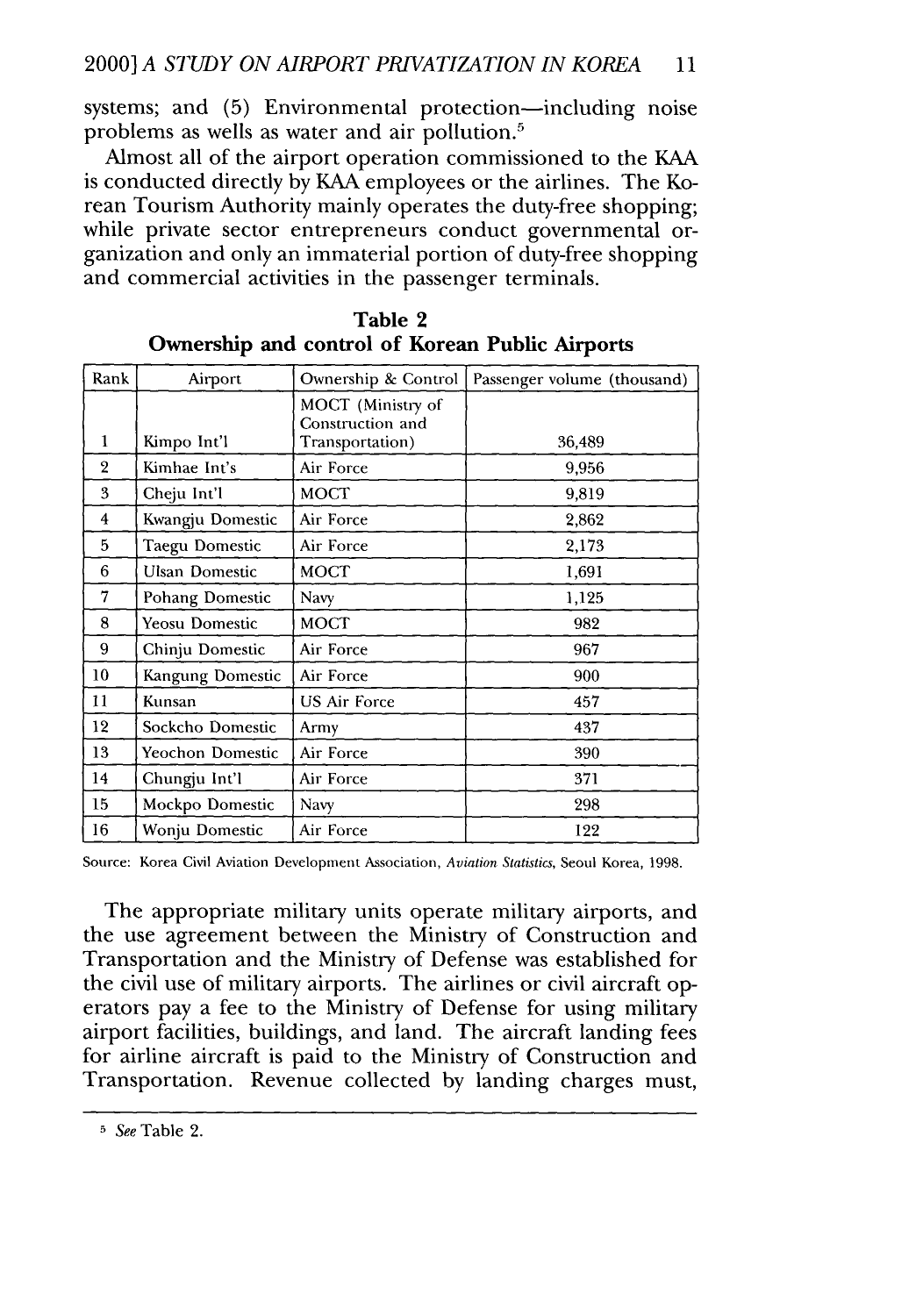however, be used for landing field maintenance and operation. The passenger and cargo terminals as well as the accompanying facilities to be used for the ground handling of civil traffic are constructed and maintained by the Ministry of Construction and Transportation. The KAA and the airlines are responsible for terminal operations.<sup>6</sup>

The Korean government is currently constructing a new Seoul Airport, named Inchon International Airport (11A). Because of a dramatic increase in air transport demand in the 1980's, the Korean government recognized the urgent need to expand airport capacity for the Seoul area. The existing Kimpo International Airport, however, has limited ability for expansion. The master plan for development for **IIA** was announced in 1992, and the ground breaking occurred in the same year. The Korean government established the Korea Airport Construction Authority (KOACA) in 1994, an autonomous governmental organization, to facilitate IIA's construction. After the first phase of construction is completed in late 2000, the airport will have an annual capacity of 170,000 flights, 27 million passengers, and 1.7 million tons of cargo. Upon completion of the last phase in 2020, **IIA** will be capable of handling 100 million passengers using only four runways. It is estimated that the first phase of construction will cost 5.3 trillion Korean Won (U.S. \$4.4 billion). The Korean government's investment is planned to be 3.3 trillion Korean Won (U.S. \$2.7 billion). The remainder, 2.0 trillion Korean Won (U.S. \$1.7 billion) is planned to be raised from domestic and overseas capital markets. <sup>7</sup>

## B. ATMOSPHERE RELATED To PRIVATIZING AiRPORTS IN KOREA

Virtually the entire Korean economic system is undergoing renovation motivated by the International Monetary Fund (IMF), starting in late 1997. The Planning and Budgeting Board, an entity recently established to organize the renovation, has formulated the policy and law for a dramatic renovation of the Korean economic system. As a result, the Board developed laws to privatize public enterprises, such as the airport system. It has been generally recognized that the current airport operation in Korea is very inefficient and the quality of service is extremely low. Only Kimpo International Airport recorded a

<sup>6</sup> See Korean Government Agreement for the Civilian Use of Military Aerodomes, art. 4, 5, 7, **11** (1998).

**<sup>7</sup>** See KOACA, Introduction to Inchon International Airport Project (1997).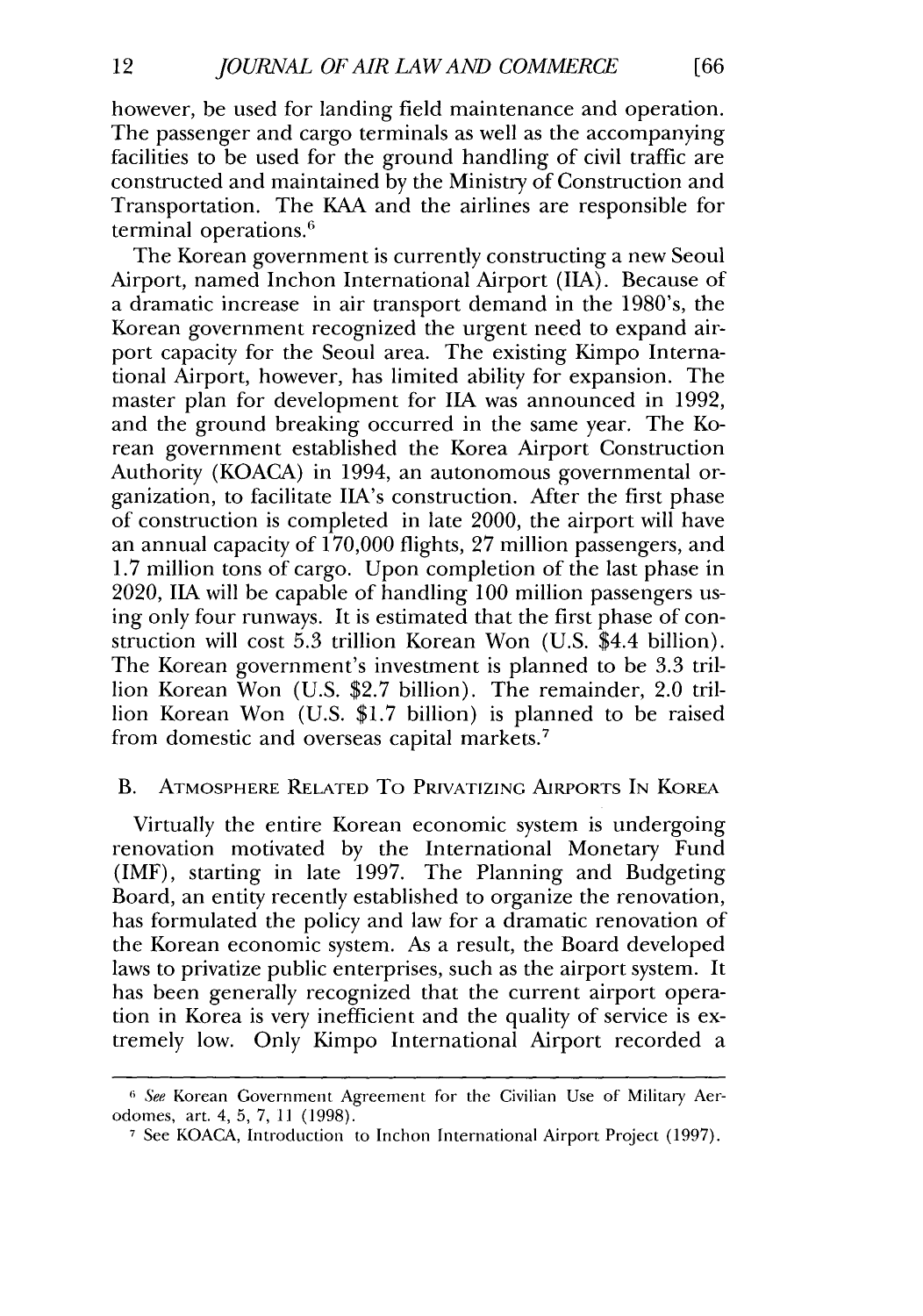profit recently, while the other airports have been consistently suffering. Even at Kimpo International Airport, however, nonaeronautical revenue has been extremely low, which means the airport's financial operation is not desirable.'

The Korean government has tried to promote the investment of private sector funds to pubic facilities with the incentive that investors can operate the facilities and earn profits. Private sector participation in the funding and operating of public facilities may lead to improved economic efficiency. This policy is currently being applied to airport systems. For example, IIA's cargo terminals, fueling systems, and electric power systems are being constructed by private sector investors. The terminal buildings and parking facilities for local domestic airports are also being considered as facilities to attract private investors." In addition, the Korean government changed KOACA's legal status from a governmental authority to a public corporation named **"A** Corporation" in February 1999 to facilitate the privatization process of the airport. **IIA** Corporation was created to operate the airport as well as ongoing construction. The Korean central government is also currently trying to change the KAA's legal status to a public corporation to facilitate the privatization process of existing airports. Even though the government has not finalized its detailed proposal, the conceptual outline of the KAA corporation may be summarized as follows: (1) the KAA's legal status is changed from an autonomous governmental authority to a public corporation, temporarily named Korea Airport Corporation (KAC); (2) KAC is composed of shares; (3) KAC will be allowed to issue corporate bonds; (4) KAC will be allowed to commission the right of airport operation to other organizations; and (5) KAC may be allowed to utilize international debt financing.<sup>10</sup>

## C. KOREAN AIRPORT PRIVATIZATION POLICY

Airport privatization should be pursued in such a way as to maximize the advantages and minimize the risks.<sup>11</sup> For existing civil airport systems operated by the KAA, improving economic efficiency and the quality of service should be the main objective

**<sup>8</sup>** See KAA, Financial Report (1998).

**<sup>9</sup>** See KOACA, Introduction to Inchon International Airport Project (1997).

<sup>&</sup>lt;sup>10</sup> See id.

<sup>&</sup>lt;sup>11</sup> See discussion, supra Part III (explaining the advantages and risks of airport privatization).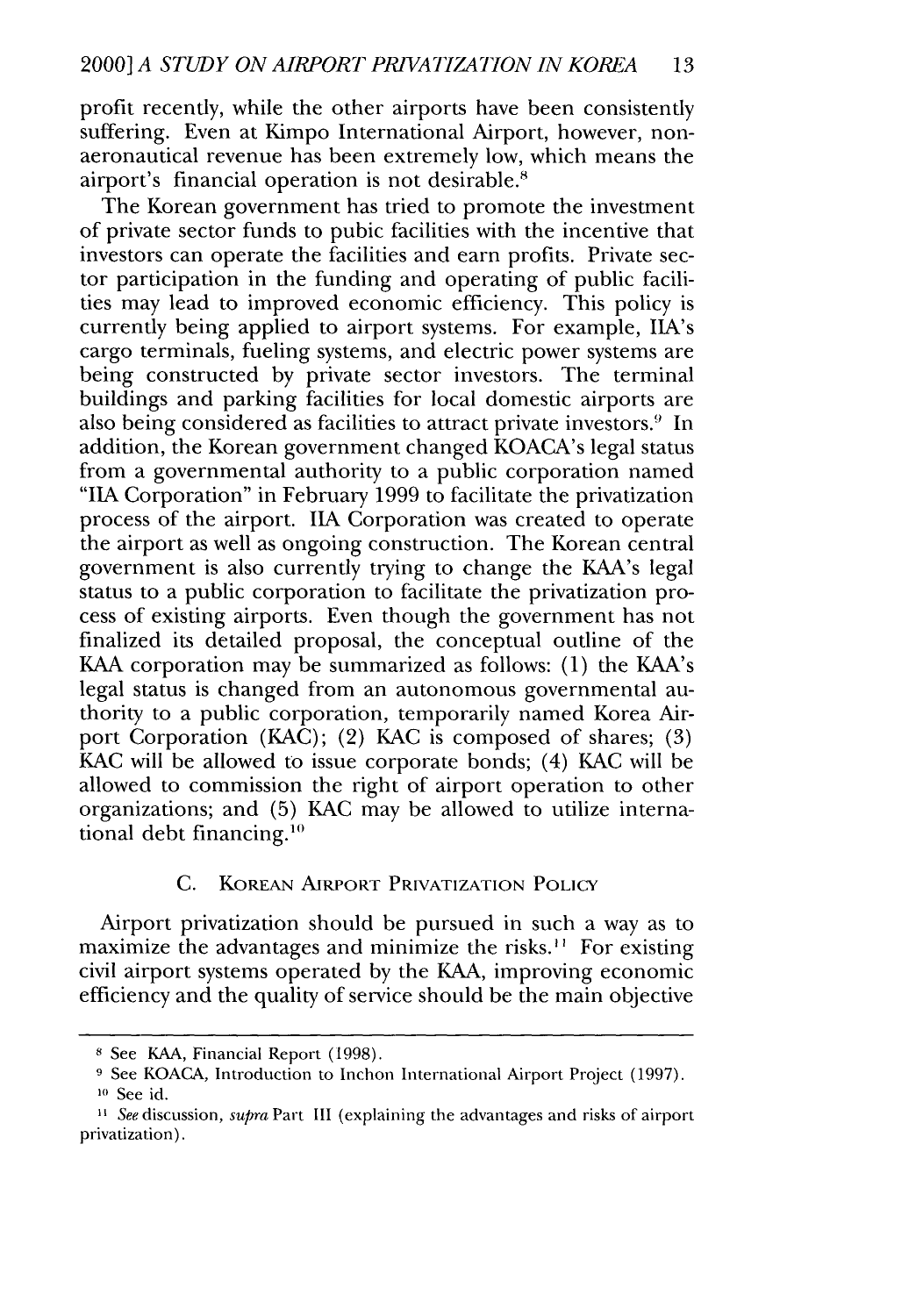of privatization. The efficient use of facilities may be considered the prime concern for military airports. For **IIA,** the endeavor should be focused on inducing investment funds from the private sector.

## *1. Privatization Policy For Existing Civil Airport Systems In Korea*

There are four existing public airports in the civil airports system in Korea: two international airports and two domestic airports.<sup>12</sup> All four are operated and managed by the KAA. The objective of privatizing these airports should be directed toward improving economic efficiency. This means minimizing costs and maximizing revenues, improving the quality of service, and developing air transport demand. To strengthen the advantages of privatization, it is desirable to separate these four airports and privatize each of them as independent airports. The separated airports may then compete against each other, which will lead to more efficient operations and higher quality service. The Ministry of Construction and Transportation should coordinate with the local governments where each of the airports are located to establish detailed planning regarding privatizing each airport as an independent entity. Of course, this is based on the assumption that partial ownership of the civil airports has been transferred to the local governments.<sup>13</sup> As a privatization method, the authors suggest a *selective contract operation* for the privatization of these airports. *Public sales by floatation* or *trade sales* can generate too many problems regarding public interests and safety. For example, the national defense system requires public control of the airport facilities, which might be undermined with privatization via *public sales by floatation* or *trade sales.* In addition, the monetary valuation for *public sales byfloatation* or *trade sales* is not easy with the financial data obtained from the current accounting system.

*A selective contract operation* is easy to apply, because it is possible with only an evaluation of the operating costs and revenues. This method can also contribute to the improvement of efficiency. If airport operations are divided into various operational areas and contracted accordingly, it may be simple to estimate the value of assets, and performance improvement can also be easily secured by inviting competent private entrepreneurs to operate within each area of the airports. If it is neces-

<sup>12</sup>*See* Table 2.

*<sup>1.3</sup> See* discussion, *infra* Part IV.D.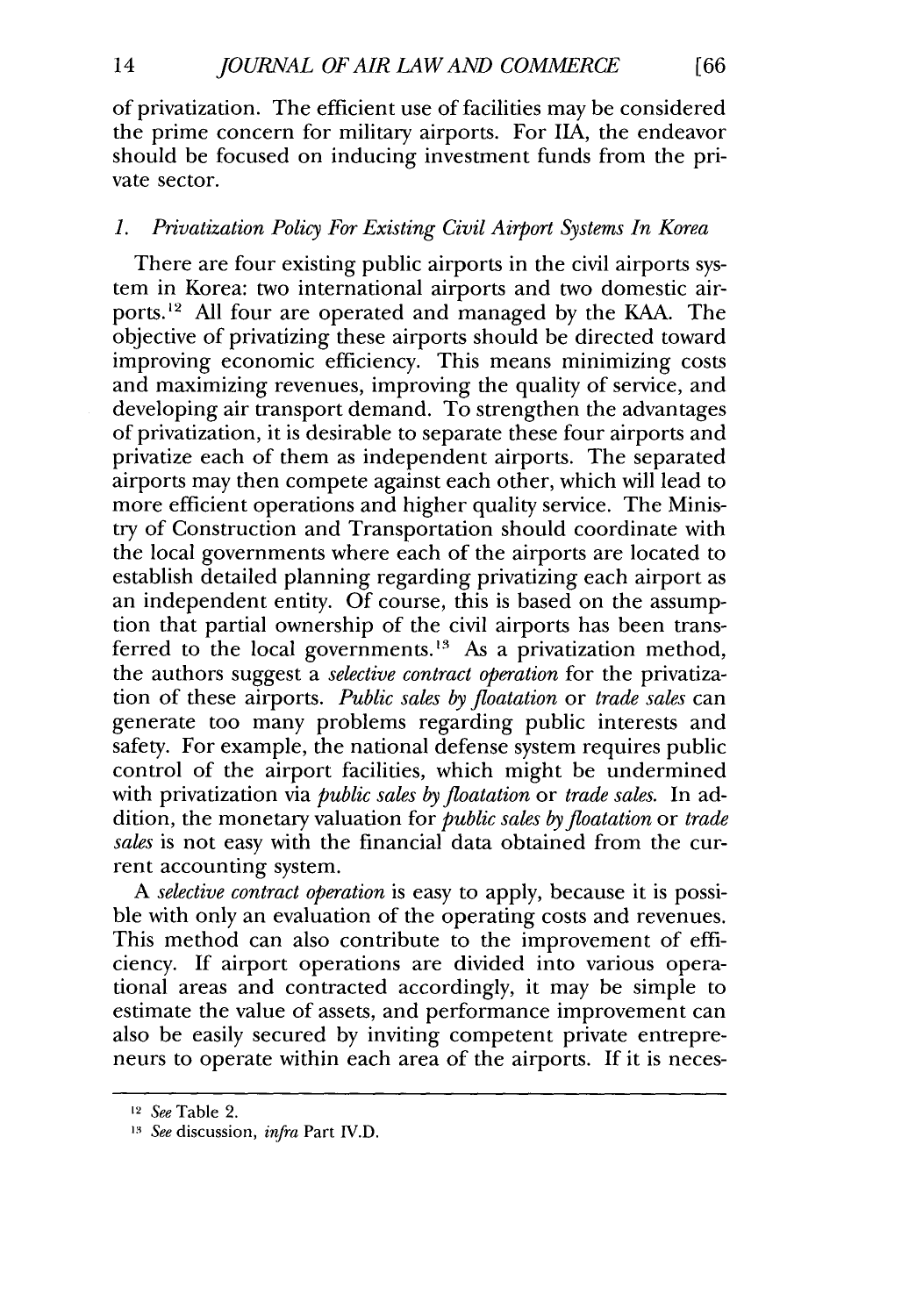sary to add capacity in the future for existing airports, however, we can consider the *BOT* method to solve problems related to obtaining enough money to overcome the limitations of public sector funds.

## *2. Privatization Policy For Military Airports*

It is impossible to privatize the airside facilities of military airports with the current legal constraints and atmosphere. Therefore, we can introduce privatization concepts for only the landslide operations. Accordingly, *selective contract operation* is the only feasible way to apply privatization to military airports. Thereby, the operation of passenger and cargo terminals as well as ramp service for civil aircraft can be contracted to private entities.

## *3. Privatization Policy For Inchon International Airport (11A)*

The Korean government cannot provide all the money required to construct **IIA.** The first phase of construction will cost 5.3 trillion Korean Won (U.S. \$4.4 billion). The Korean government's investment is planned to be 3.3 trillion Korean Won (U.S. \$2.7 billion) and the remainder, 2.0 trillion Korean Won (U.S. \$1.7 billion), is planned to be raised from domestic and overseas capital markets.<sup>14</sup> Consequently, the Korean government will own 63% of the total **IIA** shares, leaving 37% of the ownership to the private sector. Thereby, the government will retain the power to control the direction of IIA's operation and protect public safety and interests. Therefore, it is realistic to consider the partial privatization of **IIA.**

There are not enough human resources to operate a hyperscale international airport in Korea-especially considering Korea does not have a sufficient quantity of experts or business people with profound knowledge and experience in airport operation. Consequently, the privatization of **IIA** should be pursued to solve the funding problem as well as the airportoperating problem.

It is necessary to invite some consortia with the ability to fund the capital required and the appropriate operating and managing skills. Fortunately, there are some foregoing examples of these kinds of consortia that have formulated and succeeded in winning the airport privatization program bid.<sup>15</sup> The consortia,

<sup>14</sup>*See* discussion, *infra* Part IV.D.

**<sup>15</sup>** *See* also discussion, *supra* Part **1ILA;** Part III.C.2.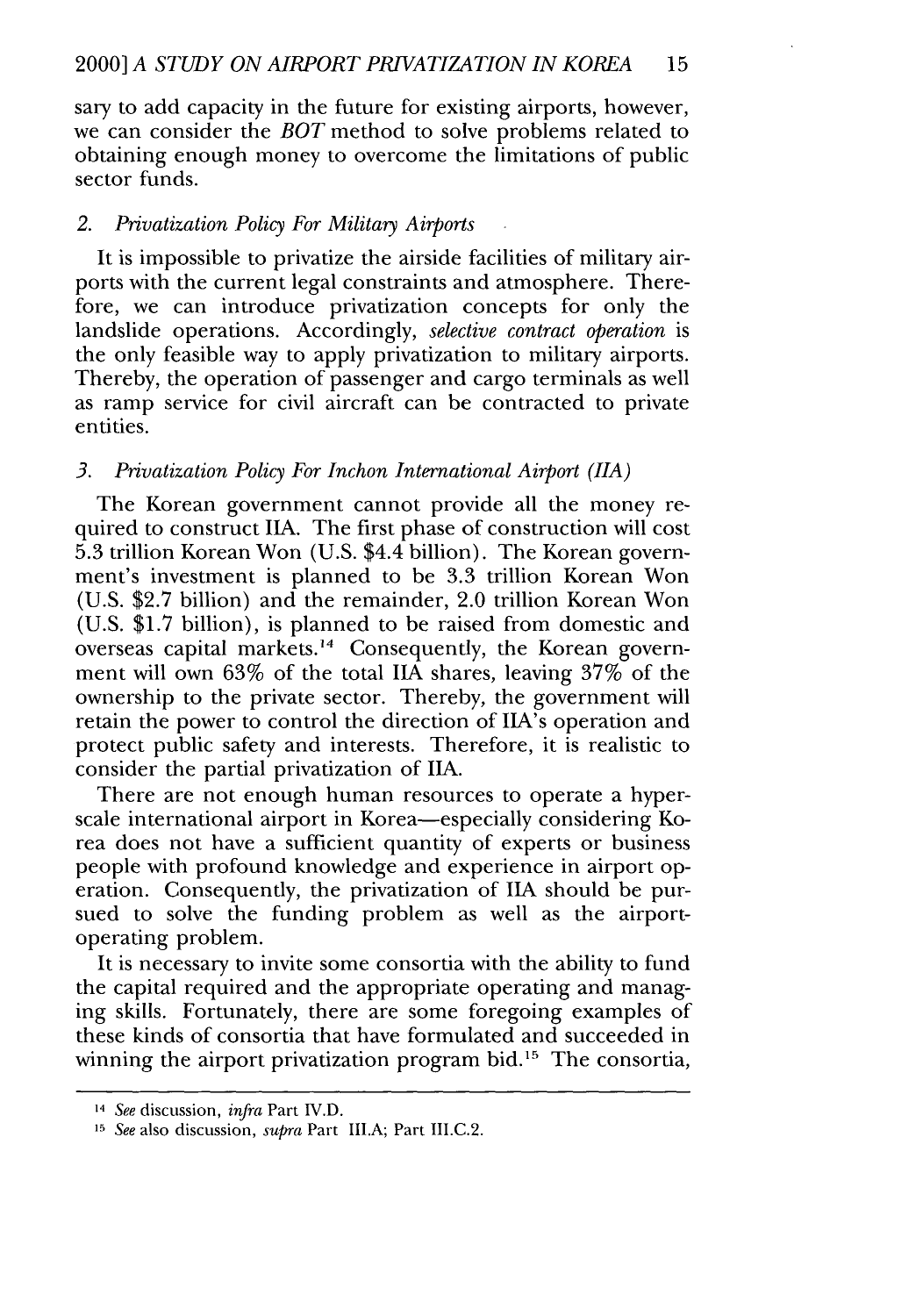composed of international airport operators and financial partners, won the bids for three Australian airports' privatization process in **1997.16** These consortia included the BAA, Amsterdam Schiphol, and Airport Group International of the U.S. as airport operator. The conversion of the government controlled entity's legal status to a corporation should be accomplished before bidding is initiated to encourage such consortia to fund and operate the **IIA.**

## D. LEGAL ASPECTS OF AIRPORT PRIVATIZATION

## *1. Ownership And Control*

16

According to the current Korean Domestic Aviation Law statute, ownership and control of civil airports belongs to the central government. This might be the main cause of inefficient airport operation. Only the minimum level of government ownership and control of civil airports is required to protect public interests and national defense, while the maximum portion of airport operation control should be transferred to the local government and the private sector. The overall matters related to airport operation should be under the local government's control and it should try to invite the private sector's participation to improve efficiency. That is, the local government will have a more significant economic impact by the airport's prosperity than the central government. In addition, the competition between local governments may stimulate the airport's operational organization to improve efficiency. Therefore, it is necessary to revise the law to transfer a substantial proportion of the ownership and control of existing civil airports from the central government to the local government. The central government, however, may reserve the right to take over the management of any airport in the event of war, or any other national crisis, and also reserve the right to limit the change of airport land uses. The central government should also reserve control over the allocation of landing slots at international airports. These changes are necessary to fulfill the provisions in the bilateral agreements of air services and to protect public interests efficiently.

The same philosophy could be applied to **IIA.** Currently, the central government has complete ownership and control of **IIA.** After partial privatization, however, public ownership and con-

**F66** 

**<sup>16</sup>** *See* discussion, *supra* Part III.C.2.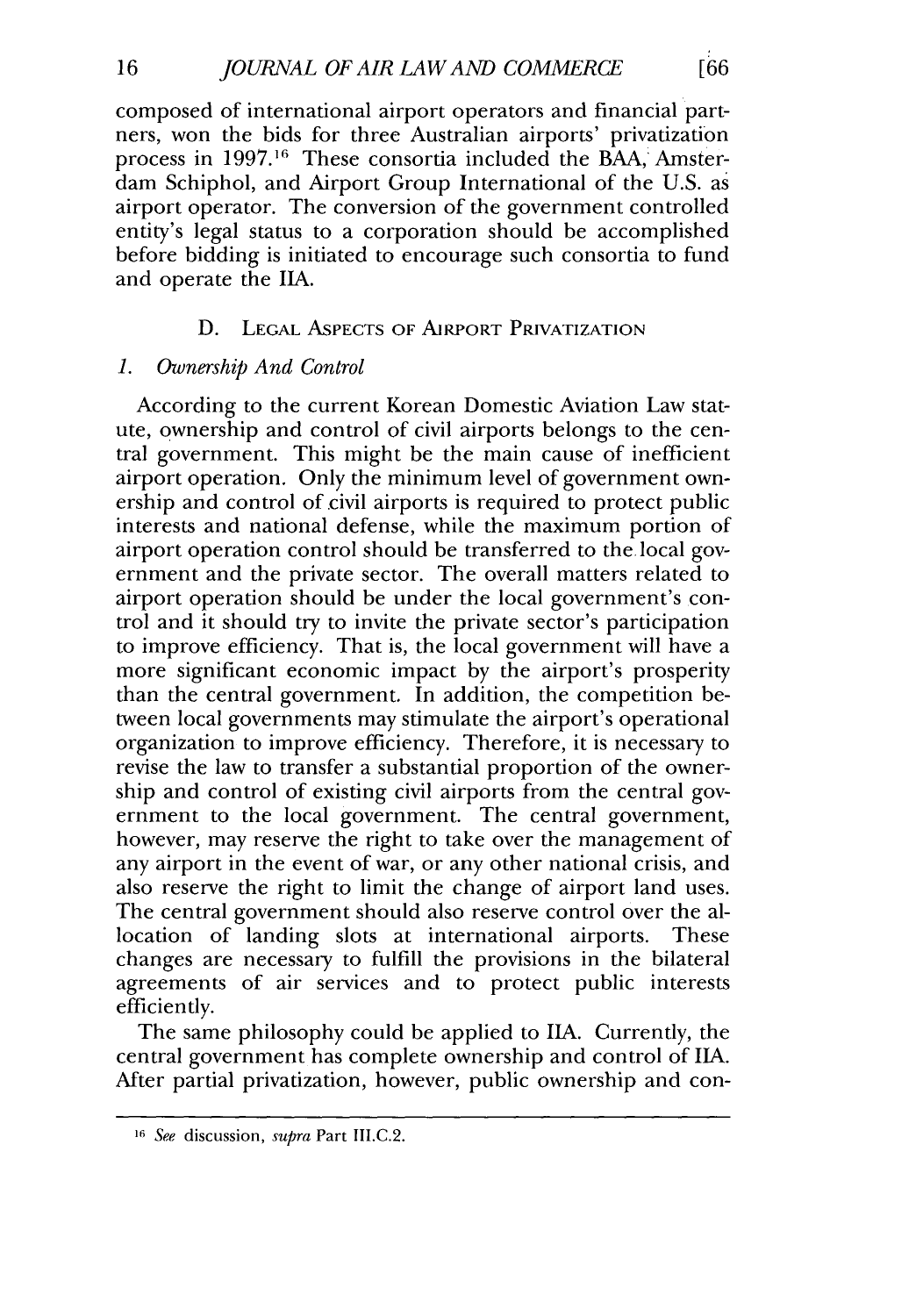trol of **11A** will be solely limited to the central government, according to the current law and plan. This might lead to less optimistic policy development than in the case of local government participation. The local government for **IIA,** Intone City, might have greater interests in IAA's prosperity in some respects than the central government. Therefore, it is necessary to revise the law concerning this matter to secure Intone City's participation through allocating some portion of investment to the city government. The authors suggest that Intone City should have more shares than central government, because the central government's shares are for national defense and to protect public interests while Intone city's shares are for the economic efficiency and prosperity of **IIA.** The central government may, however, reserve the right to take over **IIA** in case of a national crisis and the right to limit the change of airport land use. The power to control the allocation of landing slots should also be reserved to the'central government. These changes are necessary because the central government must maintain the power to control the utilization of the gateway airport facilities for national security and international relations in aviation.

For the military aerodromes that are co-used with civil air carriers, the control and ownership for airside facilities cannot be transferred to civil authority because of national defense problems. It is necessary to enact new law, however, to secure the landslide facilities for civil utilization, which should be placed under civilian control. The law and regulation regarding the operation of airside facilities and space should also be revised to make it possible to reflect civilian users' opinions easily and timely. The current relevant statutes stipulate that the agreements between the Minister of Defense and the Minister of Construction and Transportation are indispensable-even for trivial operational changes. This has lead to a slow reaction time, thereby causing inefficiency. There are quite a few aviation experts in Korea who insist that an authoritative entity should be created to control both the civil and military aviation-like the U.S.'s Federal Aviation Administration (FAA)for more efficient national airspace utilization.

## *2. Abusing Monopolistic Status*

The potential of abuse by a monopolistic entity is one of the most pressing issues with the notion of airport privatization. Especially regarding airport user-charges, it may be necessary for the central government to intervene to protect public interests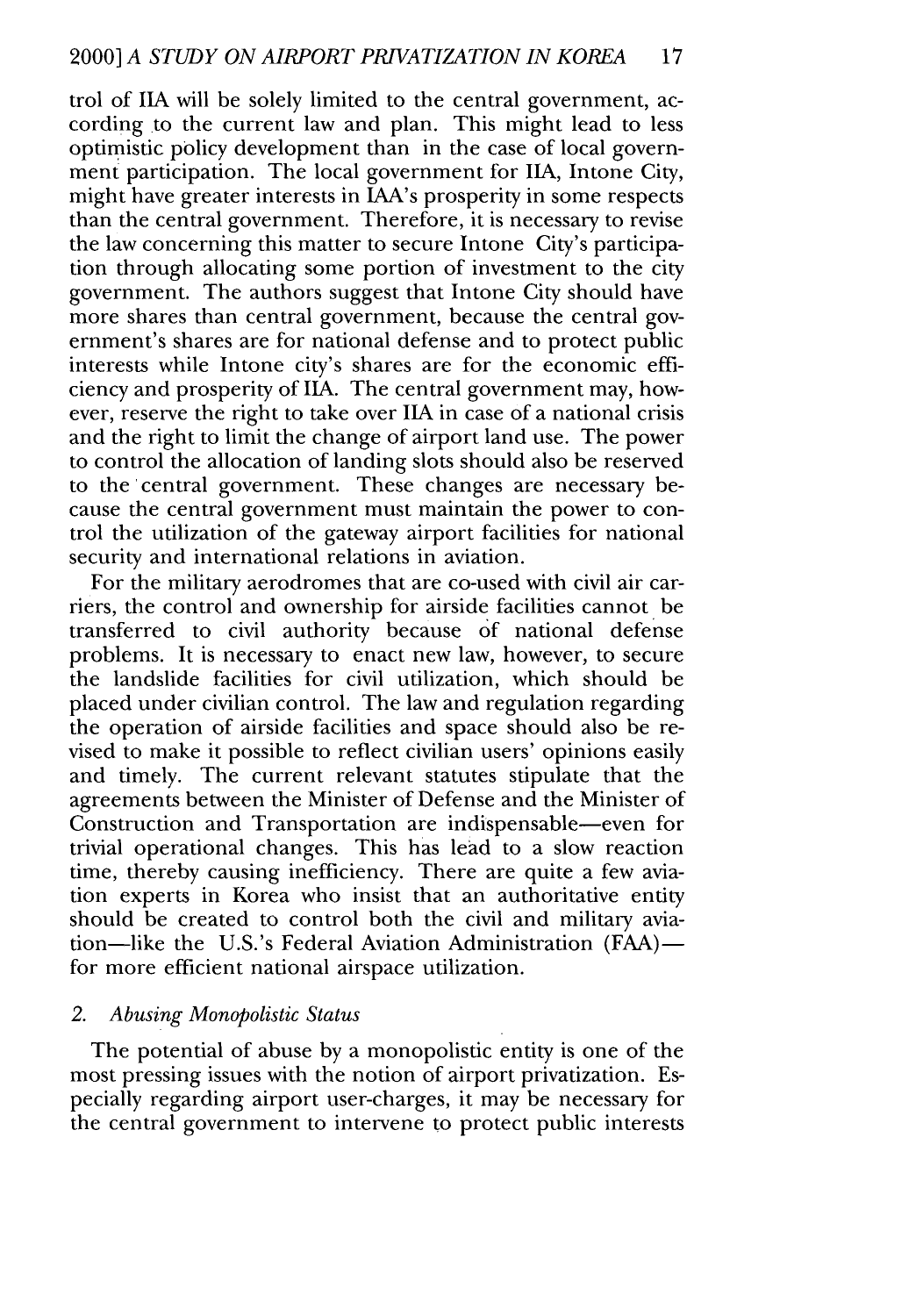from being abused by monopolistic pricing behavior. The U.K. government, for example, controls the amount of aeronautical charges, such as aircraft landing and passenger fees expressed as revenue per passenger. The U.K. government allows the three privatized London airports to raise aeronautical charges each year by an amount equivalent to no more than the increase in the retail price index (RPI) minus 1%. The U.K. Monopolies and Mergers Commission may also examine these airports every five years. The U.K. Civil Aviation Authority (CAA) can investigate complaints against airports of discrimination or abuse of dominant position, when they are made by airport users.<sup>17</sup>

It is necessary to enact legislation to prevent abuse by monopolistic, privatized organizations that participate in airport operations. To control monopolistic pricing, it may be necessary at first to establish regulations that require the production of more detailed accounts than are normally required under the Companies Acts. The appropriate governmental department should formulate regulating schemes against monopolistic pricing based on an examination and analysis of these accounting data.

## *3. Legislative Needs For The Airport System's Financial Integrity*

Some civil airports do not have sufficient air traffic demand. For example, Yeosu and Ulsan airports cannot generate enough revenue to cover their operating costs. On the other hand, due to the level of traffic demand, Kimpo International Airport is positioned to generate high profits, and Cheju International Airport may have the ability to generate enough revenue to meet its total operating costs. Therefore, it is necessary to transfer the appropriate portion of revenue generated from Kimpo International Airport to Yeosu and Ulsan airports. To address this problem, the authors suggest that the government enact new legislation to create a revenue pooling system of aeronautical charges, or an aeronautical revenue transfer system among the airports, mutually agreed upon where necessary and available.

## V. CONCLUSION

The trend of airport privatization around the world does not have a long history, but it is being widely developed by applying various methods depending on the situations related to individ-

18

*<sup>17</sup> See* Rigas Doganis, The Airport Business 30 (1992).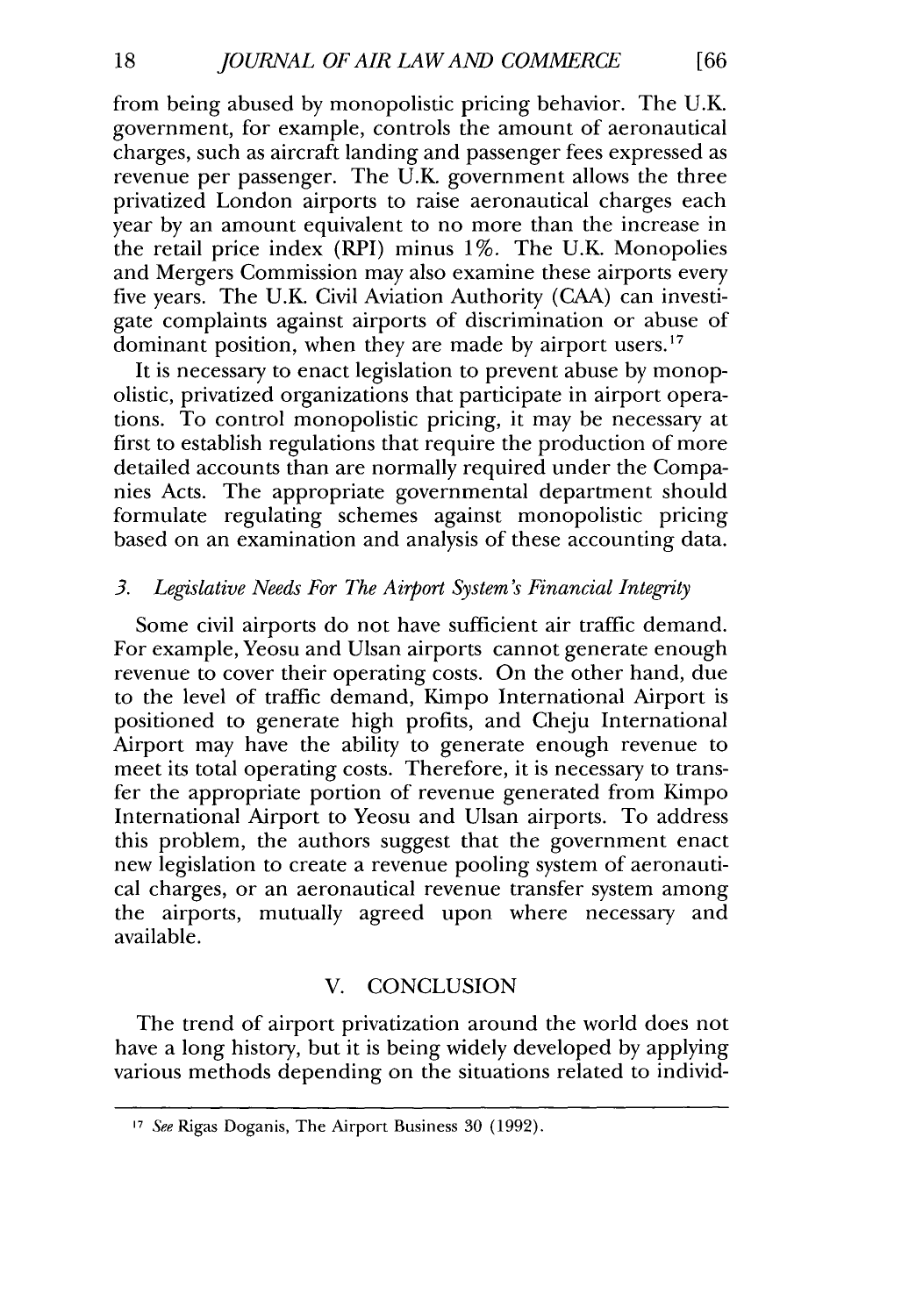ual airports' legal status and operational characteristics. The major advantages of airport privatization are the possibility to access private sector capital and the improvement of economic efficiency in operation. Airport privatization may, however, undermine public interests. For example, matters regarding national defense and safety the integral balancing of the transportation system, the equitable use of airport facilities, maintaining the appropriate quality of service, and abuse by monopolistic corporations are all potentially problematic issues.

National defense is still the major issue in Korea. Airport privatization cannot develop further without considering the national security problem and safety matters. In addition, the economic valuation of airport facilities in Korea is not easy, because the KAA has directly conducted most airport operations. Considering the situation in Korea, this research suggests that there are two realistic and basic methods of airport privatization at the initial stage: *selective contracts* and *Build-Operate-Transfers (BOTs).* These methods can secure the improvement of economic efficiency by inviting private sector entrepreneurs to participate in airport operations. In addition, the authors recommend that the ownership and control of civil airports should be gradually transferred from the central government to local governments, thus separating the currently consolidated operational responsibilities of the KAA to each independent airport's operational organizations. This de-consolidation will make each airport competitive and serve as an incentive for local governments to try to improve the efficiency and effectiveness of their airport operations.